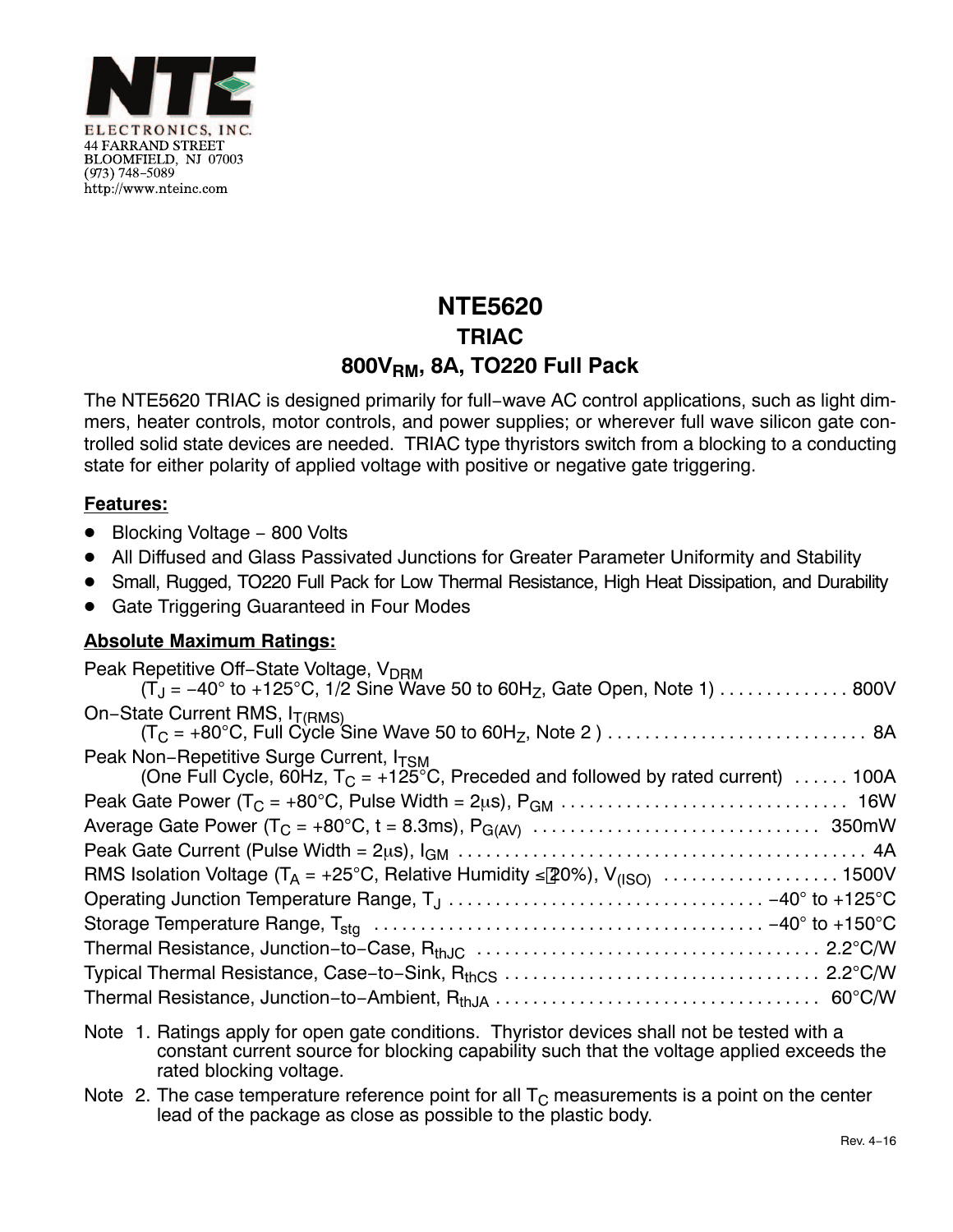## **Electrical Characteristics:** (T<sub>C</sub> = +25°C unless otherwise specified)

| <b>Characteristics</b>                                                                                                                                                                                                                                                                                                        | <b>Symbol</b>   | Min        | <b>Typ</b>               | <b>Max</b>               | <b>Unit</b>    |
|-------------------------------------------------------------------------------------------------------------------------------------------------------------------------------------------------------------------------------------------------------------------------------------------------------------------------------|-----------------|------------|--------------------------|--------------------------|----------------|
| Peak Blocking Current (Either Direction)<br>(Rated $V_{DRM}$ , T <sub>J</sub> = +125°C, Gate Open)                                                                                                                                                                                                                            | <b>I</b> DRM    |            |                          | $\overline{2}$           | m <sub>A</sub> |
| Peak On-State Voltage (Either Direction)<br>$(ITM = 11.3A Peak; Pulse Width = 1 to 2ms,$<br>Duty Cycle $<$ 2%)                                                                                                                                                                                                                | V <sub>TM</sub> |            | 1.7                      | 2.0                      | $\vee$         |
| Peak Gate Trigger Current<br>(Main Terminal Voltage = $12$ Vdc, R <sub>I</sub> = 100 Ohms)<br>$MT2(+), G(+)$<br>$MT2(+), G(-)$<br>$MT2(-), G(-)$<br>$MT2(-), G(+)$                                                                                                                                                            | $I_{GT}$        |            |                          | 50<br>50<br>50<br>75     | mA             |
| Peak Gate Trigger Voltage<br>(Main Terminal Voltage = 12Vdc, $R_1$ = 100 Ohms)<br>$MT2(+), G(+)$<br>$MT2(+), G(-)$<br>$MT2(-), G(-)$<br>$MT2(-), G(+)$<br>(Main Terminal Voltage = Rated $V_{DRM}$ , R <sub>L</sub> = 10k $\Omega$ ,<br>$T_{\rm J}$ = +125°C)<br>$MT2(+), G(+); MT2(+), G(-); MT2(-), G(-)$<br>$MT2(-), G(+)$ | V <sub>GT</sub> | 0.2<br>0.2 | 0.9<br>0.9<br>1.1<br>1.4 | 2.0<br>2.0<br>2.0<br>2.5 | $\vee$         |
| <b>Holding Current (Either Direction)</b><br>(Main Terminal Voltage = 24Vdc, Gate Open<br>$I_T = 200 \text{mA}$                                                                                                                                                                                                               | Īн              |            |                          | 50                       | mA             |
| Critical Rate of Rise of Off-State Voltage<br>(Rated $V_{DRM}$ , Exponential Waveform, $T_J = +125^{\circ}C$ ,<br>Gate Open)                                                                                                                                                                                                  | dv/dt           |            | 100                      |                          | $V/\mu s$      |
| <b>Critical Rate of Rise of Commutation Voltage</b><br>(Rated $V_{DRM}$ , $I_{T(RMS)} = 6A$ , Commutating di/dt = 4.3A/ms,<br>Gate Unenergized, $T_C = +80^{\circ}C$ )                                                                                                                                                        | dv/dt(c)        |            | 5                        |                          | $V/\mu s$      |